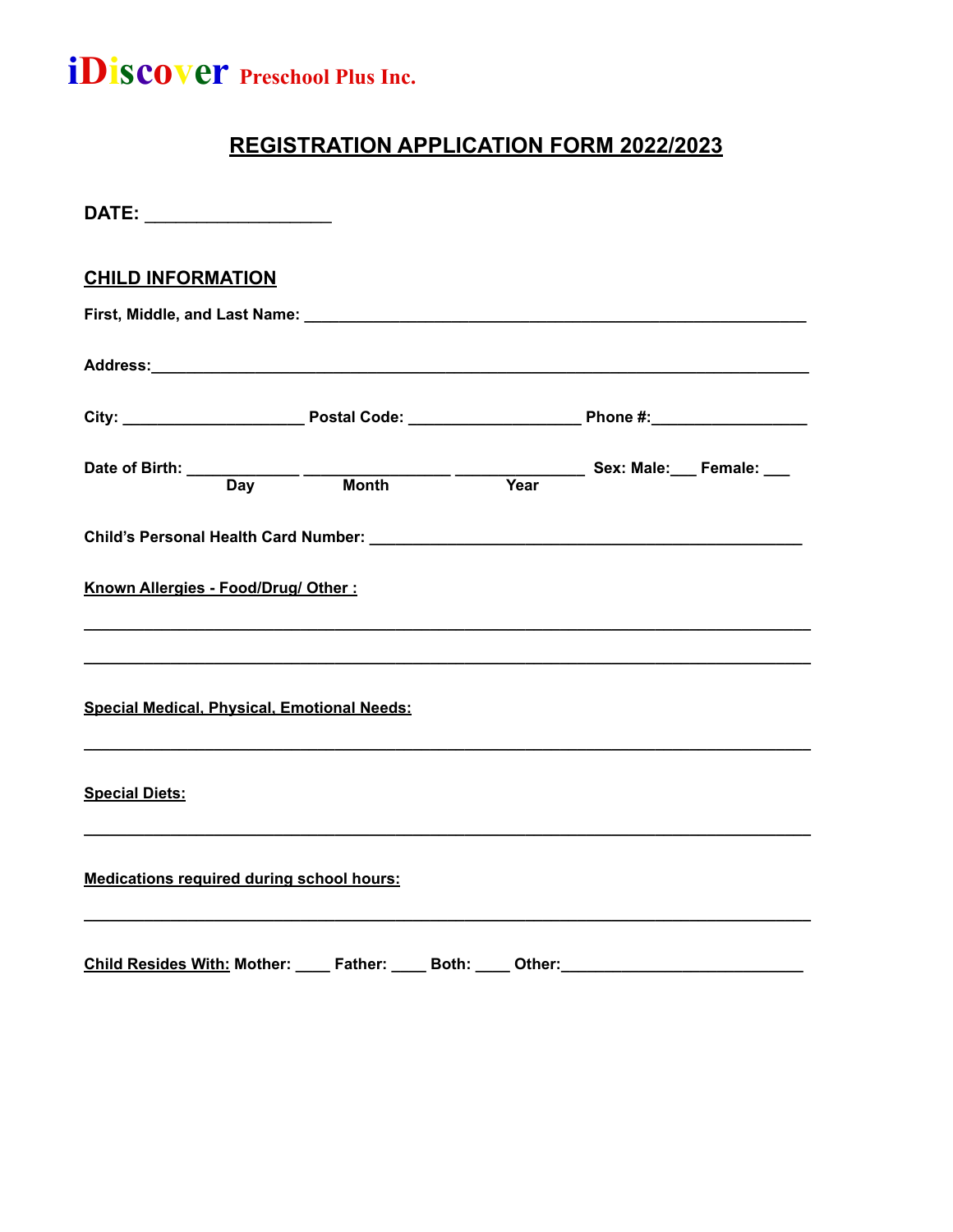# **PARENT INFORMATION**

| <b>Mother's Name:</b>                  |                                                           |                                                                                                            |
|----------------------------------------|-----------------------------------------------------------|------------------------------------------------------------------------------------------------------------|
| Occupation:                            |                                                           |                                                                                                            |
|                                        |                                                           | Work #: ____________________________Cell #: _______________________Home #(if different) ____________       |
| <b>Email Address:</b>                  |                                                           |                                                                                                            |
| <b>Mailing Address (if different):</b> |                                                           |                                                                                                            |
| <b>Father's Name:</b>                  |                                                           |                                                                                                            |
| Occupation:                            |                                                           |                                                                                                            |
|                                        |                                                           | Work #: ___________________________Cell #: ______________________________Home #(if different)_____________ |
| <b>Email Address:</b>                  |                                                           |                                                                                                            |
| <b>Mailing Address (if different):</b> |                                                           |                                                                                                            |
|                                        | <b>EMERGENCY CONTACT INFORMATION (other than parents)</b> |                                                                                                            |
|                                        |                                                           |                                                                                                            |
|                                        |                                                           |                                                                                                            |

\*\*\*Child will not be released to anyone other than the above without consent of parent or guardian\*\*\*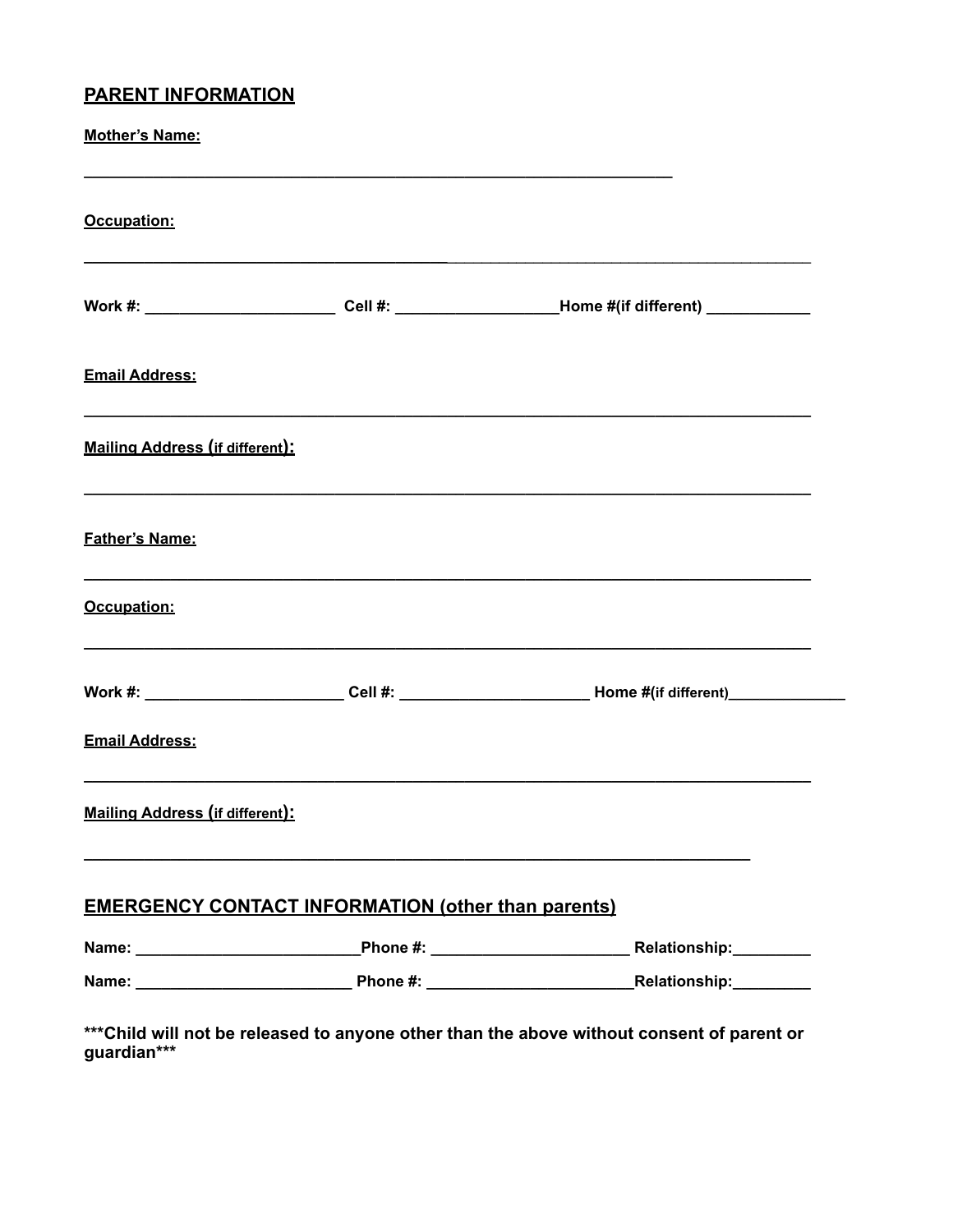#### **CLASS PHONE LIST**

**A class phone list will be prepared for parents to set up play dates, car-pooling, etc. Please fill out the information that you would like listed.** 

| Email: |  |
|--------|--|

*\*\*\* Parents/Guardians are responsible for notifying iDiscover of any changes to above information throughout the school year. \*\*\** 

#### **CHILD'S INTERESTS**

**Please check off which activities your child might be interested in as we will try to incorporate as many as we can during our weekly schedule.**

**Sports (please list):**

| Dance: _____          | Outside Play: ____ |
|-----------------------|--------------------|
| Cooking/Baking: _____ | Gymnastics:______  |
| Drama: ______         | Kids Yoga: _______ |
|                       |                    |
|                       |                    |

**\_\_\_\_\_\_\_\_\_\_\_\_\_\_\_\_\_\_\_\_\_\_\_\_\_\_\_\_\_\_\_\_\_\_\_\_\_\_\_\_\_\_\_\_\_\_\_\_\_\_\_\_\_\_\_\_\_\_\_\_\_\_\_\_\_\_\_\_\_\_\_\_\_\_\_\_\_\_\_\_\_\_\_\_\_\_\_**

## **PLEASE INDICATE WHICH CLASS YOU ARE REGISTERING FOR:**

**Mon-Thurs Morning Class :(8:45am – 11:45am) \_\_\_\_** 

**Mon-Thurs Afternoon Class: (12:45pm – 3:45pm) \_\_\_\_** 

**Discovery Fridays: (9:00am-11:30am) \_\_\_\_**

#### **REGISTRATION INSTRUCTIONS**

**We encourage all families to set up an appointment to view the school and meet Miss M before registering at iDiscover Preschool Plus to make sure it is the right fit for you and your child. You can call/email us at 306 -737- 6534/ idiscoverpreschoolplus@gmail.com to set up an appointment. Please set up a time to drop off your registration package at the Preschool location in person (3913 Hillsdale Street) or mail in your registration package to the following address:**

**iDiscover Preschool Plus Inc. 10 Park Cres. Emerald Park, Sask S4L 1B2**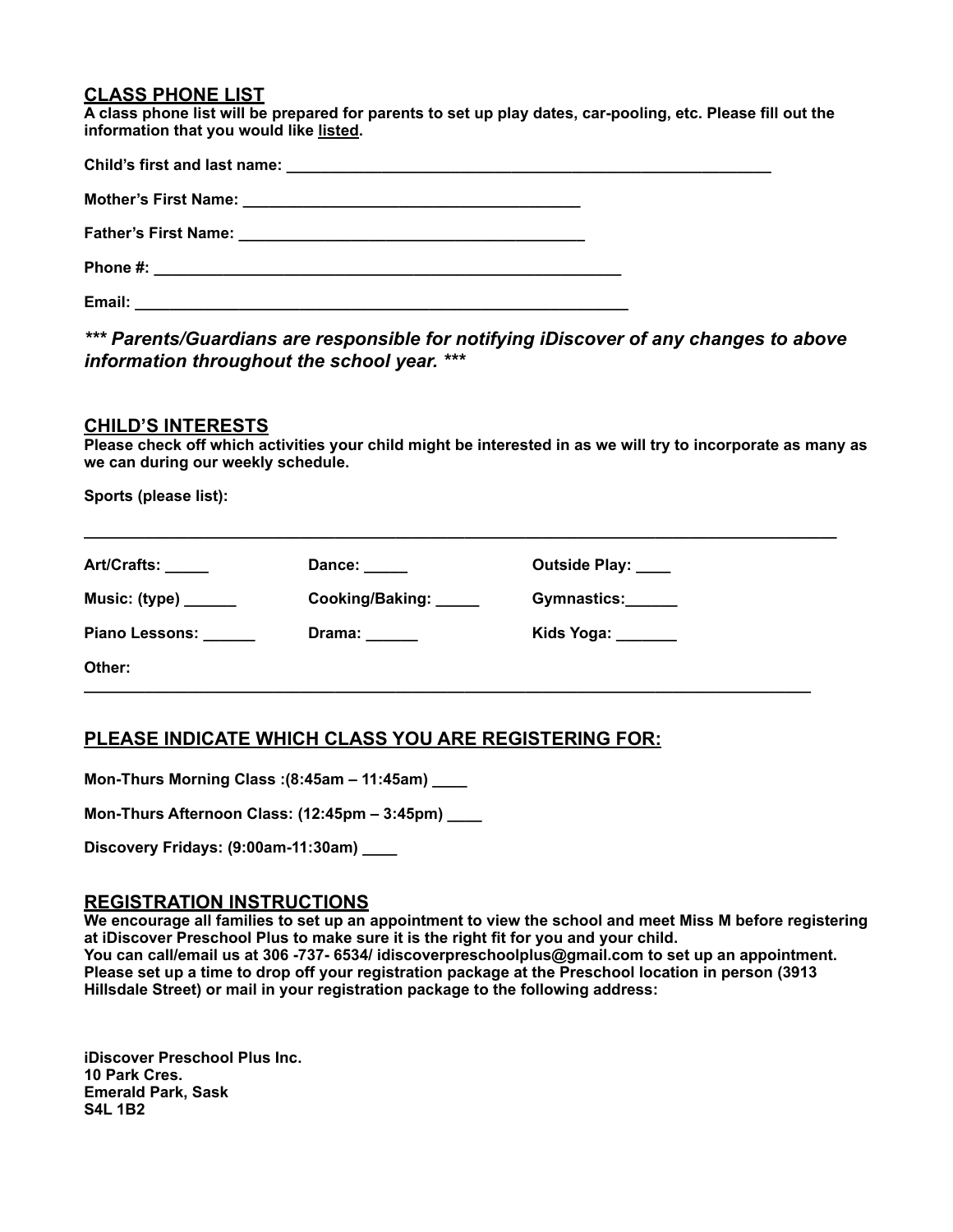**Registration Deposit for Mon-Thurs Program: A deposit in the amount of \$182.50 (one, half- month's tuition) will be collected at the time of registering. This deposit is non-refundable but will be subtracted from your September fee total. This can be submitted in the form of cash or cheque.** 

**Registration Deposit for Discovery Fridays: A deposit in the amount of \$135 (one, full month's fee) will be collected at the time of registering. This deposit is non-refundable but will be in place of your September fee. This can be submitted in the form of cash or cheque.**

**Monthly School Fee:**  *Half days (Mon-Thurs)* **- \$365/month (Preschool Tuition (\$345) + Kindermusik @ School Fee (\$20) = \$365/ month.** *Discovery Fridays* **- \$135/month**

**Supply/Snack Fee for Mon-Thurs Program: A one-time, \$135.00 supply/snack fee is due with September's fees. This fee will cover your child's school supplies for the entire school year and will contribute to their daily snack time.**

**Late Pick Ups: A fee of \$10/hour will be charged for any child staying after their registered program, or those attending outside of their regular schedule. (Billing is by the hour, not by the minute)**

**CANCELLATION POLICY: iDiscover requires one month written notice (30 days) if child is moving or changing schools. This allows us the necessary time to fill your spot.**

- **Please note there are no refunds or reductions in tuition for illness, family holidays or vacations.**
- **There is a fee of \$35.00 for every N.S.F. payment.**
- **• Please attach \$182.50 deposit in the form of cash or cheque to your registration form. Monthly school fees will then be withdrawn from your account on the first of each month starting September 1st via Pre-Authorized Debit. Pre-Authorized Debit forms and VOID cheque should be completed at the time of registration. September's fees will be withdrawn in the amount of \$317.50 (\$365 monthly fee +\$135 craft/ snack fee- \$182.50 deposit.) Remaining monthly withdrawals will be in the amount of \$365.**

**\*\*\* Your child's registration is not complete until all components of registration form, PAD form, deposit, and VOID cheque are received. \*\*\***

**Once we have received your registration package, we will call/email you to confirm your child's spot at iDiscover. If you have any questions about your registration, please contact us at 306-737-6534.**

#### **HOW DID YOU HEAR ABOUT US?**

Flyer: **\_\_\_\_\_** Internet: **\_\_\_\_** Other (please specify): \_\_\_\_\_\_\_\_\_\_\_\_\_\_\_\_\_\_\_\_\_\_\_\_\_

Sign: Referral (Name):

#### **SIGNATURE**

**By signing below I certify that I have read and understand all terms and conditions:**

 **Name Date**

**Thank you for registering with iDiscover Preschool Plus!** 

**\_\_\_\_\_\_\_\_\_\_\_\_\_\_\_\_\_\_\_\_\_\_\_\_\_\_\_\_\_\_\_\_\_\_\_\_\_\_\_\_\_\_\_\_\_\_\_\_\_\_\_\_\_\_\_\_\_\_\_\_\_\_\_\_\_\_\_\_\_\_\_\_\_\_\_**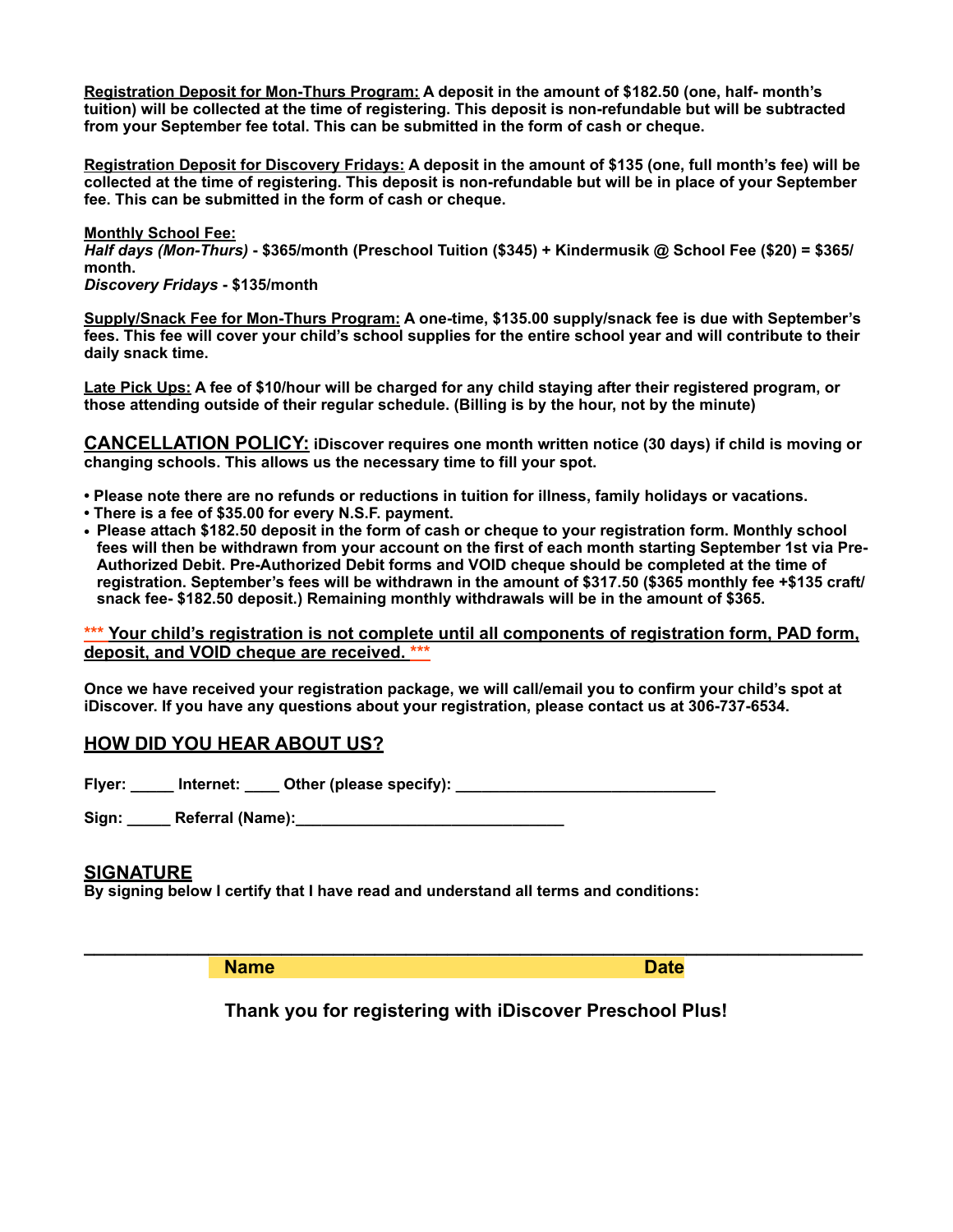# **iDiscover** Preschool Plus Inc.

Regina, SK S4W 0B9 Phone: 306-737-6534

I/we authorize iDiscover Preschool Plus Inc. to debit funds from my/our account for regular or recurring payments and/or one-time payments from time to time, or payment of all charges arising under my/our account. iDiscover Preschool Plus Inc. will notify me/us 5 business days prior to one-time payments being withdrawn from my/our account. (Ex: These one-time payments may include but are not limited to: late fees, craft/supply fees, drop-in fees etc.) Process dates that fall on a weekend or holiday will be processed the next business day.

I/we authorize iDiscover Preschool Plus Inc. to debit regular, recurring funds from my/our account based on the following schedule:

(  $\$   $\qquad \qquad$  ) on the **1<sup>st</sup> of each month** (or next business day).

| These payments are made on behalf of a(n): ________________Individual___________ |  | <b>Business</b> |
|----------------------------------------------------------------------------------|--|-----------------|
| <b>Name</b>                                                                      |  |                 |
| <b>Email</b>                                                                     |  |                 |
| <b>Phone</b>                                                                     |  |                 |
| <b>Address</b>                                                                   |  |                 |
|                                                                                  |  |                 |

I/we may revoke my/our authorization at any time, subject to providing notice 5 business days before the next scheduled transaction. I/we can obtain a sample cancellation form or more information on my/our rights to cancel a PAD agreement at my/our financial institution or by visiting the [www.cdnpay.ca.](http://www.cdnpay.ca)

I/we have certain recourse rights if any debit does not comply with this agreement. For example, I/we have the right to receive reimbursement for any debit that is not authorized or is not consistent with this PAD agreement. To obtain more information on my/our recourse rights, I/we can contact my/our financial institution.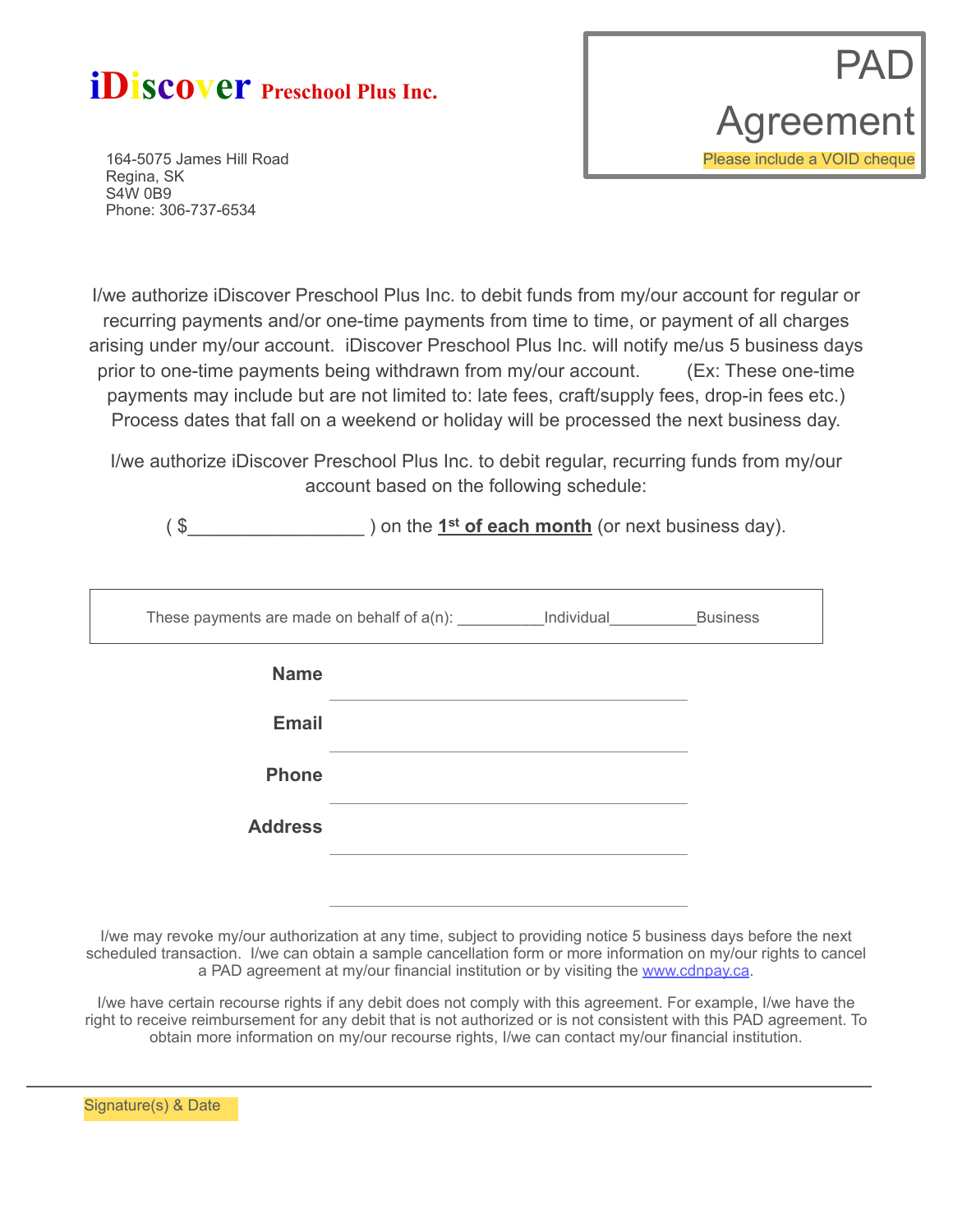

# **Excursion and Transportation Consent 2022-2023 (Required Form)**

I hear-by give permission to iDiscover Preschool Plus Inc. for my child,

\_\_\_\_\_\_\_\_\_\_\_\_\_\_\_\_\_\_\_\_\_\_\_\_\_\_\_\_\_\_ for the following: (name of child)

\_\_\_\_\_\_\_ To participate in excursions not involving transportation such as walks in the neighbourhood, walks to playgrounds and parks.

\_\_\_\_\_\_\_ To participate in excursions involving public, or private transportation to locations such as libraries, parks, playgrounds, museums etc.

Comments or Exceptions:

Date: \_\_\_\_\_\_\_\_\_\_\_\_\_\_\_\_\_\_\_\_\_\_\_ Parent/Guardian Signature \_\_\_\_\_\_\_\_\_\_\_\_\_\_\_\_\_\_\_\_\_\_\_\_\_\_

\_\_\_\_\_\_\_\_\_\_\_\_\_\_\_\_\_\_\_\_\_\_\_\_\_\_\_\_\_\_\_\_\_\_\_\_\_\_\_\_\_\_\_\_\_\_\_\_\_\_\_\_\_\_\_\_\_\_\_\_\_\_\_\_\_\_\_\_\_\_\_\_\_\_\_\_

\_\_\_\_\_\_\_\_\_\_\_\_\_\_\_\_\_\_\_\_\_\_\_\_\_\_\_\_\_\_\_\_\_\_\_\_\_\_\_\_\_\_\_\_\_\_\_\_\_\_\_\_\_\_\_\_\_\_\_\_\_\_\_\_\_\_\_\_\_\_\_\_\_\_\_\_

\_\_\_\_\_\_\_\_\_\_\_\_\_\_\_\_\_\_\_\_\_\_\_\_\_\_\_\_\_\_\_\_\_\_\_\_\_\_\_\_\_\_\_\_\_\_\_\_\_\_\_\_\_\_\_\_\_\_\_\_\_\_\_\_\_\_\_\_\_\_\_\_\_\_\_\_

\_\_\_\_\_\_\_\_\_\_\_\_\_\_\_\_\_\_\_\_\_\_\_\_\_\_\_\_\_\_\_\_\_\_\_\_\_\_\_\_\_\_\_\_\_\_\_\_\_\_\_\_\_\_\_\_\_\_\_\_\_\_\_\_\_\_\_\_\_\_\_\_\_\_\_\_

\_\_\_\_\_\_\_\_\_\_\_\_\_\_\_\_\_\_\_\_\_\_\_\_\_\_\_\_\_\_\_\_\_\_\_\_\_\_\_\_\_\_\_\_\_\_\_\_\_\_\_\_\_\_\_\_\_\_\_\_\_\_\_\_\_\_\_\_\_\_\_\_\_\_\_\_

\_\_\_\_\_\_\_\_\_\_\_\_\_\_\_\_\_\_\_\_\_\_\_\_\_\_\_\_\_\_\_\_\_\_\_\_\_\_\_\_\_\_\_\_\_\_\_\_\_\_\_\_\_\_\_\_\_\_\_\_\_\_\_\_\_\_\_\_\_\_\_\_\_\_\_\_

\_\_\_\_\_\_\_\_\_\_\_\_\_\_\_\_\_\_\_\_\_\_\_\_\_\_\_\_\_\_\_\_\_\_\_\_\_\_\_\_\_\_\_\_\_\_\_\_\_\_\_\_\_\_\_\_\_\_\_\_\_\_\_\_\_\_\_\_\_\_\_\_\_\_\_\_